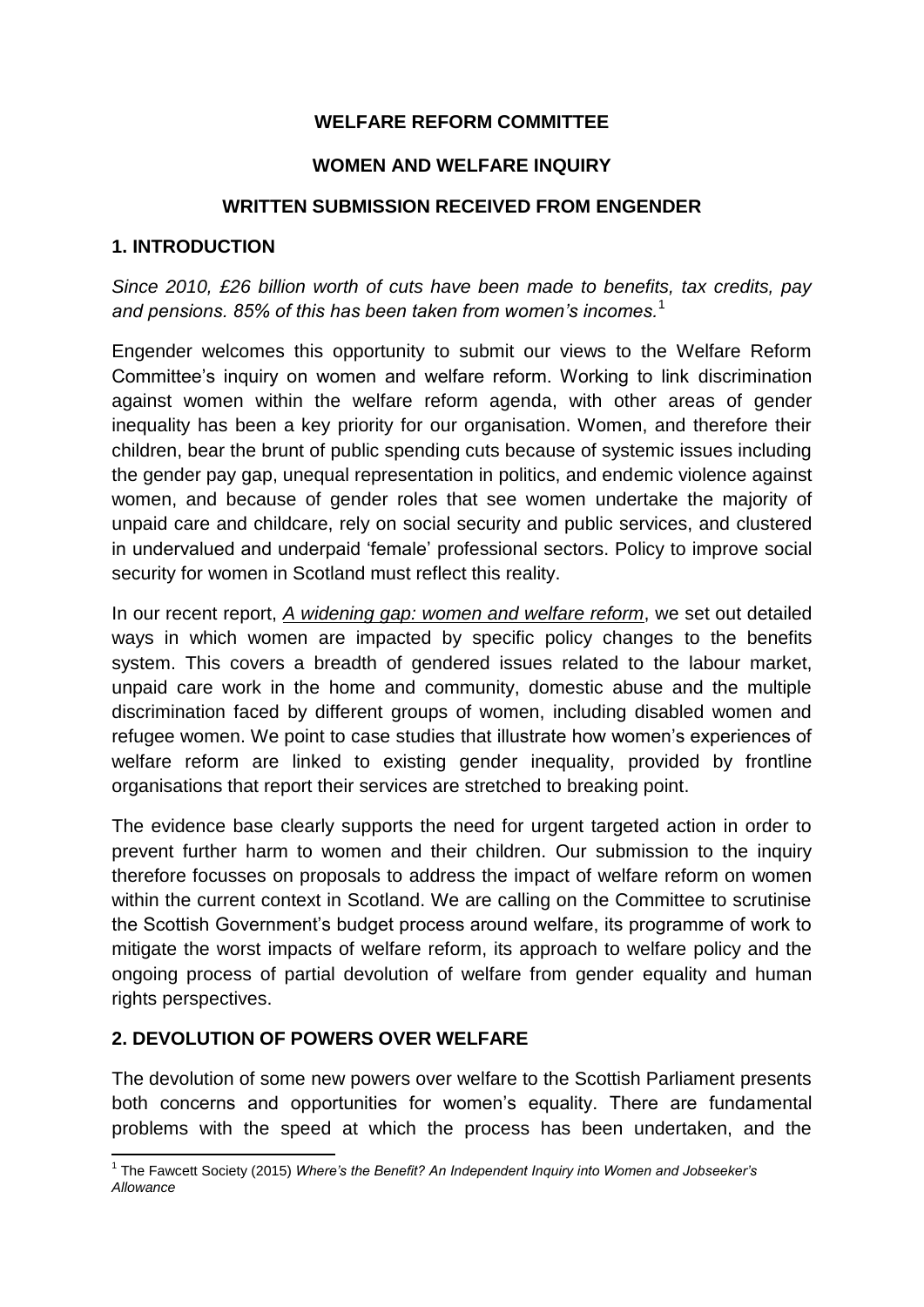complex division of responsibility for social security that has emerged. Despite this, any new powers and delivery systems offer opportunities to learn from and address the gender discrimination at the heart of the current system.

Engender has consistently called for gender mainstreaming and equality impact assessments to inform the work of the Smith Commission and both governments in taking forward its recommendations. This would have meant proactive consideration of gender issues in shaping the devolution package proposed, and the subsequent UK Government command paper, *An Enduring Settlement*. However, the process has been almost entirely gender-blind and the policy intentions articulated in the command paper are problematic from a gender perspective, partly because the experiences and voices of those who use the benefits system have been excluded from the process. The undue speed of negotiations is precluding the possibility of democratic participation and the chance to create a better system that meets the needs of women in Scotland. Given the complexity of welfare provision in particular, this cannot be achieved within a timetable that disallows meaningful consultation with those most affected.

The complicated division of responsibility between Westminster and Holyrood that has emerged presents a number of challenges. Effectively addressing issues of systemic inequality necessitates a holistic approach, and piecemeal devolution undermines this. Great care will be needed to ensure that additional pressures are not heaped on those most affected by welfare reform as the draft legislation is further developed. Scope for progressive change for women is also limited by the lack of coherence between reserved and devolved powers, particularly with regard to Universal Credit and the sanctions and conditionality regime, Housing Benefit and Child Benefit.

Nonetheless, there remain real opportunities for the welfare system for to be improved for women, to involve those directly affected in shaping how new powers are used, and to ensure that the gender discrimination at the heart of the UK system is not replicated in Scotland. Benefits relating to care, disability, children and employability could be delivered within a framework that takes stock of women's experiences of the labour market, caring roles, domestic abuse and discrimination, and is also strategically linked to relevant policy areas such as women's employment, social and child care and anti-poverty strategies. There will be opportunities to establish human rights and different forms of equality and inclusion as principles that shape new legislation, policies and services. Those principles must drive negotiations over the draft Scotland Bill, the practical arrangements that stem from it, and its implementation by the Scottish Government.

## **2.1 SCOTLAND BILL**

From a gender perspective, there are also a number of critical issues that must be addressed in ongoing negotiations over the draft legislation. These relate to ways in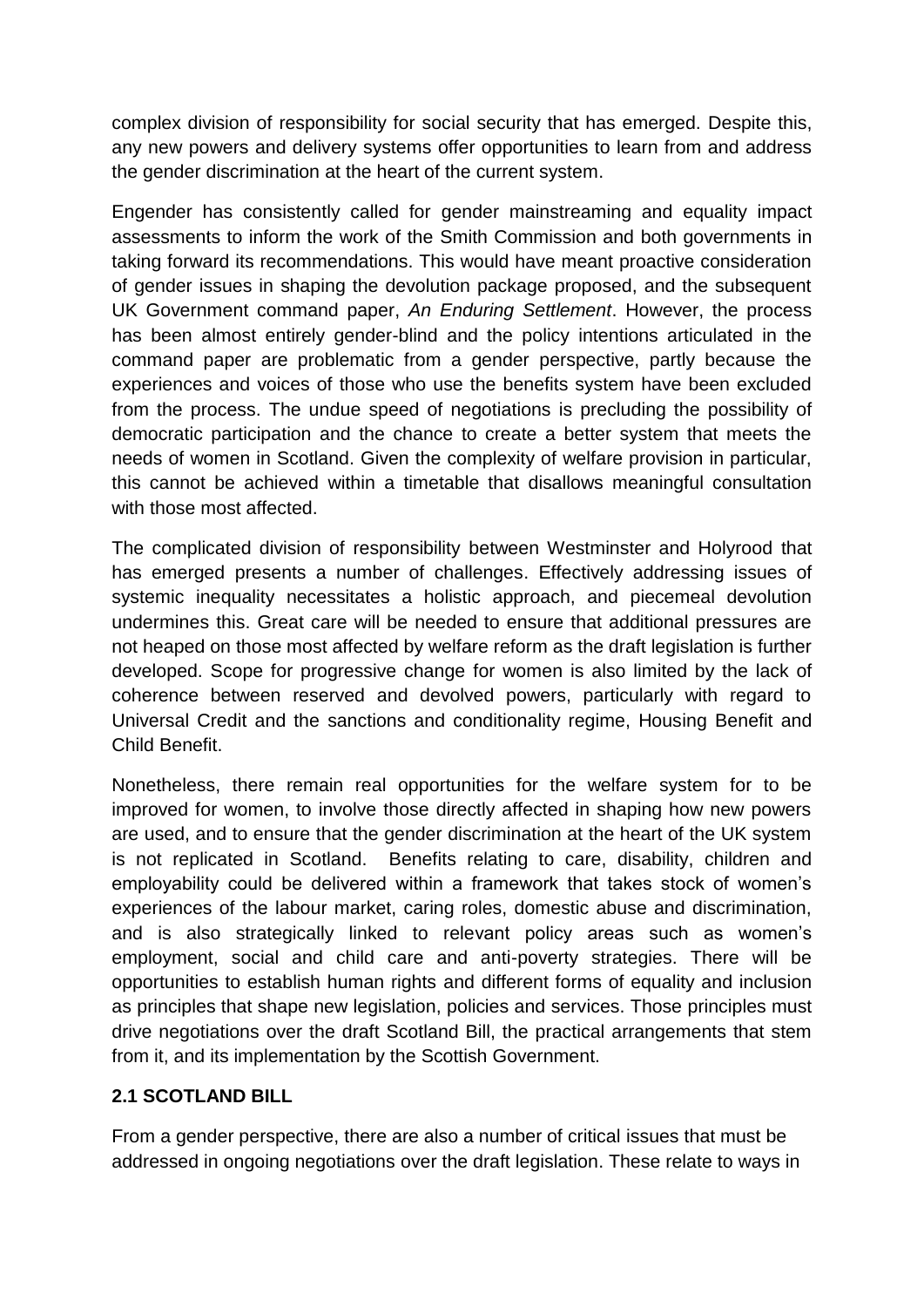which the Smith Commission Agreement appears not to be reflected in either the narrative of the command paper or in the draft clauses. We are calling for the following issues to be addressed within the Joint Ministerial Working Group on Welfare, or successor body following the 2015 general election. We are also calling for an open process of engagement with women impacted by welfare reform and equalities organisations as legislation is developed.

The power over employment support offers potential to mitigate the gendered patterns of skills acquisition that lead to occupational segregation and see women clustered in low-paid, insecure jobs. At present, employment programmes ignore these factors when pairing jobseekers with mandatory work activity, serving to further entrench them and to perpetuate the gender pay gap. Furthermore, the Smith Commission Agreement did not stipulate a limited form of support for those facing long-term unemployment that must assist the claimant at least for a year.

The power to vary the housing cost elements and administration of Universal Credit (UC) offers potential to better support women experiencing domestic abuse. Access to financial support and safe housing are crucial for these women and their safety is undermined by the monthly household payment under  $UC<sup>2</sup>$  Devolution of these administrative issues may not require primary legislation and should therefore be separated from the forthcoming Scotland Bill. This would mean that access to resources and physical safety for women in danger could be expedited in Scotland.

The power over benefits for disabled people and carers holds potential to more holistically support disabled women and female carers. However, this potential is undermined by the roll-out of UC and Personal Independence Payment (PIP) in Scotland. The introduction of PIP entails a projected 20% reduction in spending, which will mean linked loss of entitlements for carers. Roll-out of UC and PIP should be halted until related powers have been devolved. Any plans to further restrict access to these benefits after the general election further limit our scope to make the changes necessary to ensure greater equality for these key groups.

Finally, the powers to create new benefits in areas of devolved responsibilities and to introduce discretionary payments hold great potential to mitigate the discrimination faced by women within the social security system. Disabled, black and minority ethnic, refugee and older women, lone mothers and carers are all at risk of multiple discrimination and are particularly vulnerable to harm. Meanwhile, links between women's poverty and child poverty are widely recognised. The ability to increase women's disposable income in a targeted way would be manifestly beneficial to those most disadvantaged by economic 'shocks' and the austerity agenda. The restrictions placed on these powers within the draft clauses, however, fundamentally undermine their potential to prevent women from reaching the point of extreme need and eligibility for short-term support that is now proposed.

 2 Scottish Women's Aid (2014) *[Briefing paper on welfare reform and refuge accommodation](http://www.scottishwomensaid.org.uk/publications-resources/resource/briefing-paper-welfare-reform-and-refuge-accommodation?back=node%2F6%3Ffilter%5B1%5D%3D1%26filter%5B2%5D%3D2%26filter%5B3%5D%3D3%26filter%5B4%5D%3D4%26filter%5B5%5D%3D5%26sort%3Ddate-desc)*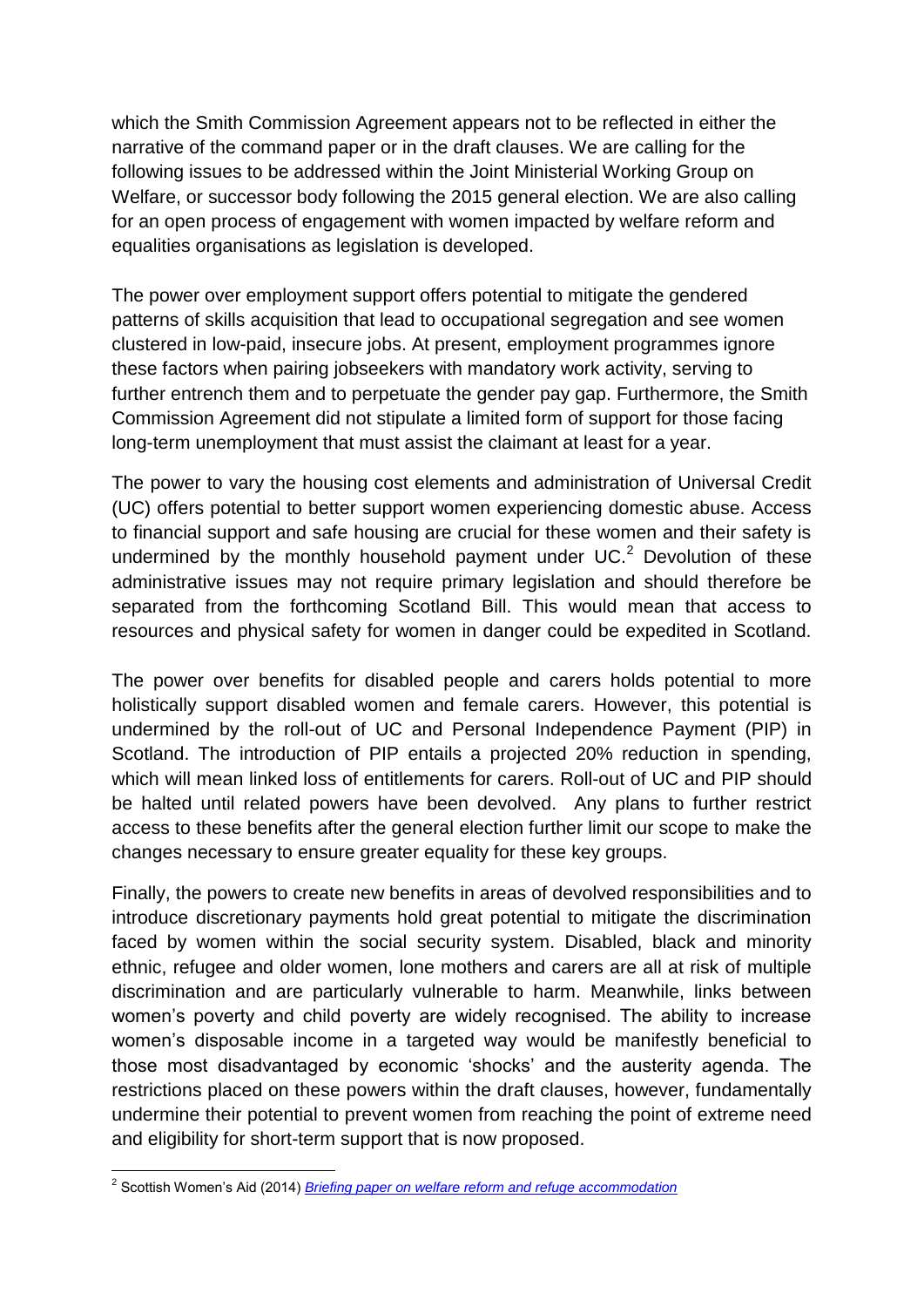## **3. CURRENT SCOTTISH GOVERNMENT ACTION ON WELFARE**

The impacts of welfare reform on women seriously undermine prospects for a gender equal Scotland. They are serving to entrench systemic gender issues, including the pay gap, occupational segregation, women's political representation and participation in public life, and gendered violence against women and girls. The Scottish Government's numerous commitments and programmes across these areas are therefore compromised by welfare reform.

The Scottish Government's ongoing commitment to mitigate the worst impacts of welfare reform has meant that many women and children have accessed the various safeguards and crisis measures that have been put in place. However, much more can be done to proactively support women, based on their experiences of the benefits system and to explicitly link this work on welfare to devolved areas of government that tackle gender inequality.

## **3.1 MITIGATION MEASURES**

In August 2013, the Scottish Government published a gender analysis of welfare reform entitled *The Gender Impact of Welfare Reform.*<sup>3</sup> This contains useful quantitative analysis and helpful commentary. However, this analysis has not been consistently applied to the Scottish Government's mitigation programme, and therefore these initiatives do not clearly address the broad range of gendered inequalities that welfare reform is entrenching and deepening.

For instance, gender budget analysis and robust equality impact assessment processes were not applied to the interim Scottish Welfare Fund (SWF) or development of the Welfare Funds (Scotland) Act. This would have meant analysis of how the legislation and spending decisions will affect women and men differently, as well as the impact on gender equality, followed by action to redress any discrimination. Although the updated SWF guidance reflects important learning since implementation of the fund, apart from a single reference to women's aid refuges, it remains gender-blind. SWF teams at local authority level must receive specific guidance and training on the gender inequality and the gender impact of welfare reform.

Continued funding to tackle the Bedroom Tax in Scotland is critical for many people in Scotland, and we welcome ongoing work within Welfare Division to better promote the scheme and to improve access to the delivery mechanism of Discretionary Housing Payments. To achieve this for women, this should be supplemented with a gendered approach that both targets uptake by women carers, survivors of gendered violence, lone mothers and others groups of women, and provides training for discretionary decision-makers.

## **3.2 BUDGET PROCESS AND SCRUTINY**

 3 Scottish Government (2013) *The Gender Impact of Welfare Reform*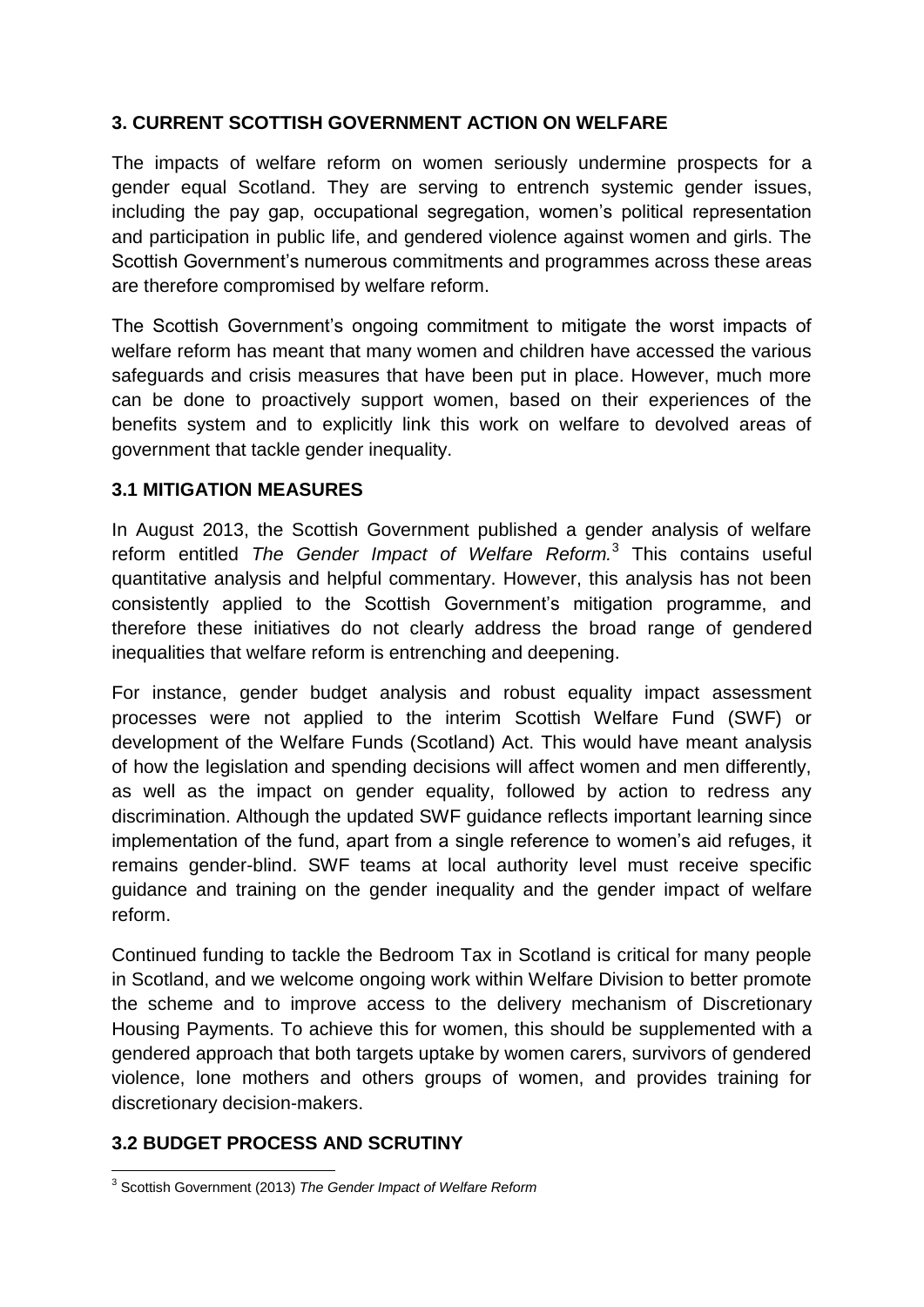This ungendered approach is partly explained by ministerial strategy and policysetting. The Draft Budget 2015-16 sets out and contextualises the Scottish Government's commitments to mitigate the worst impacts of welfare reform. Overall spending on mitigation has been maintained, which is particularly welcome in the current financial context. However, despite an increased profile for welfare reform issues more broadly, gender remains unaddressed.

Welfare reform is appropriately integrated as a key issue across portfolios, including equalities, and women's employment. However, the impact on women is not correspondingly referenced in the substantive discussion on welfare reform and no funding is mandated for this purpose. This blanket approach has not adequately delivered support for women who are shouldering 85% of the cuts to spending.

'Tackling inequality' is identified as an overarching aim of the Draft Budget. Within this, commitments to mitigate the impacts of welfare reform are made central and linked to broader anti-poverty strategies. However, gender inequality and discrimination against other protected groups are not identified as key vectors of poverty. It simply is not enough to frame inequality only in terms of income at the strategic level. Tackling income inequality, including in terms of welfare reform, fundamentally requires understanding of different forms of inequality, how they interact, and the systemic factors that cause and sustain them.

In contrast, the *Equality Statement* attached to the Budget (EBS) identifies welfare reform as a strategic equalities issue. It also includes welfare reform as a distinct 'thematic' chapter for the first time, as well as integrated reference to welfare reform throughout. Within this, it identifies instrumental links with gender and causal reasons that explain women's vulnerability to public spending cuts.

The Scottish Government is unique within the UK for its use of equality budgeting mechanisms. However, whilst the EBS is a progressive and useful tool, its impact is limited because its analysis and findings do not influence spending plans. Alongside Scottish Women's Budget Group and others, we continue to call for the EBS to inform the development of the Draft Budget, rather than serving as a standalone document lacking in strategic relevance. We urge the Welfare Reform Committee to conduct a gender budget analysis when scrutinising the Draft Budget 2016-17.

## **3.3 AN ASSETS-BASED APPROACH TO WELFARE POLICY**

The Scottish Government has adopted an 'assets-based approach' to welfare policy that aims to build resilience to welfare reform through working with communities. There is much to commend within this, including the principles of empowerment, agency and participation that it intends to convey, as well as its focus on prevention and localised services. However, a note of caution should be issued from gender and social justice perspectives. An assets-based approach fundamentally rests on access to resources, whether physical, mental or psychological. However, many women are denied access to different types of assets due to systemic inequality.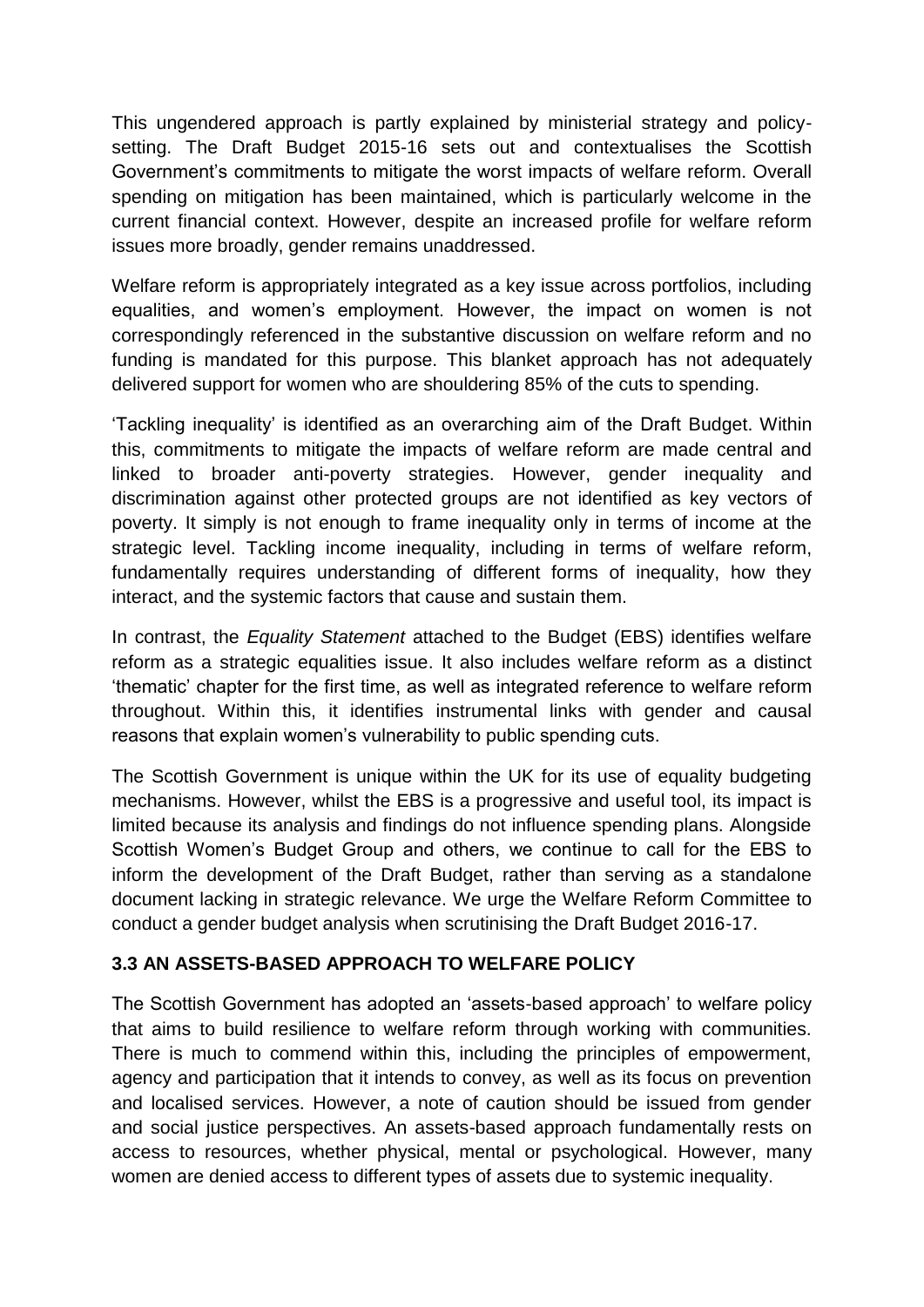Without question, women living in poverty, women living with violence and abuse, women with insecure immigration status, women with physical and mental health issues, women who have been sanctioned, women who head single households, women who provide unpaid care, and women who experience multiple discrimination are *extremely* resilient indeed. However a policy that explicitly rests on this resilience to hardship as a form of creative problem-solving must also incorporate balances relating to equality of access, structural inequality and exclusion.

For example, there are numerous barriers to women's equal participation in public and community spaces. These include childcare, transport, language, and the exclusion of women's voices in public forums. Welfare reforms, such as new JSA and Income Support rules, also further increase the time poverty of those most in need of innovative services. This is a particularly major issue for women with caring responsibilities. Whilst input from these groups would be vital, any call for unpaid, voluntary participation must be sensitive to extreme pressures on time.

Shifting the onus for solutions onto individuals and third sector organisations, and away from central government, is also concerning in a systemic sense. Patterns of gender discrimination cannot be addressed if the approach is concentrated at the overarching level, in terms of (currently gender-blind) legislation, spending decisions and broad policy setting, and at the community level, where local authorities, third sector organisations and frontline services are responsible and accountable for implementation. A middle ground that links these, both vertically, and horizontally across related policy areas, will be crucial to an effective gendered approach.

# **3.4 THE SOCIAL JUSTICE AGENDA**

Since taking office in November 2014, the First Minister has made a series of pledges to advance women's equality, to tackle inequality more broadly and to put social justice at the heart of economic and social policymaking. The Programme for Government 2014-15 recommits to action that safeguards against welfare reform, and links the need for a "fair and compassionate welfare system" with wider approaches to tackle poverty and inequality. $4$  It frames welfare in terms of social justice, poverty in terms of human rights, and recognises the impact of welfare reform on women.

This welcome shift in focus offers clear potential for the Scottish Government to improve its track record on gender and welfare. This would entail an explicit focus on gender within the ministerial priority to tackle inequality, for example through the forthcoming work of an independent advisor on poverty and inequality, and review of equality impact assessments. It would also mean gender mainstreaming across mitigation activities, related devolved policy areas (housing, employability, and social care) and the devolution of welfare powers.

**<sup>.</sup>** 4 Scottish Government (2015) *One Scotland: Programme for Government 2014-15*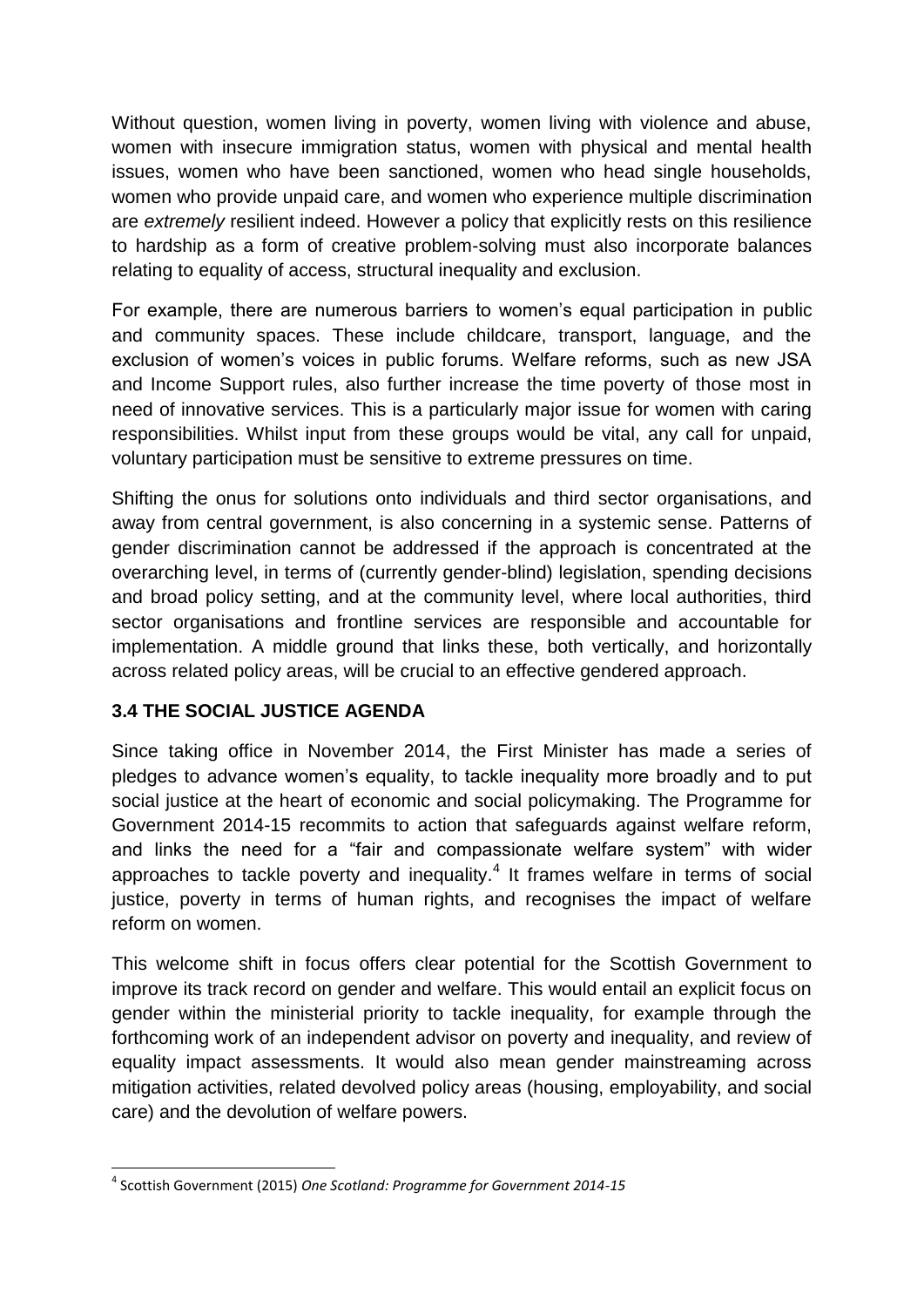Without such a mainstreamed approach, women and children will continue to be disproportionately penalised by the UK's welfare reform programme. A targeted policy response that aims to redress this gender discrimination and is aligned with Scottish Government action to tackle the drivers of women's inequality is sorely needed. Ultimately, this will rest on an effective challenge to policy incoherence, the hierarchy of economic over social policymaking that prioritises economic 'growth' and the lack of political will to end sexist discrimination.

## **4. CONCLUSION AND RECOMMENDATIONS**

A wide range of devastating impacts of welfare reform on women and children have been established.<sup>5</sup> Such impacts will continue to emerge as reforms are implemented and take hold, and there is a vital role for the Welfare Reform Committee to continue its work to monitor these. This notwithstanding, there is now an urgent need for parliamentarians and the committees of the Scottish Parliament to scrutinise Scottish Government policy and programmes on social security. This includes existing policy setting, budgeting and mitigation on welfare issues, as well as the ongoing devolution process. We urge the Welfare Reform Committee to scrutinise the Scottish Government's performance as it undertakes these programmes of work, and to promote women's equality, human rights and dignity as driving principles of all government action on welfare issues. If such a gendered approach is not taken, key opportunities to improve the system for women and to support the government's ambition to achieve gender equality will be missed.

Whilst acknowledging that responsibility for the direct impacts of welfare reform primarily lie with the UK Government, we have called for the Scottish Government to take targeted action to redress policies that put women in Scotland at risk. We are therefore calling for the Welfare Reform Committee to push the Scottish Government to enact the recommendations that we set out in [our report](http://www.engender.org.uk/content/publications/A-Widening-Gap---Women-and-Welfare-Reform.pdf) and in the annex below.

# **ANNEX**

**.** 

# **RECOMMENDATIONS TO THE SCOTTISH GOVERNMENT**

- 1. Develop a clear action plan to mitigate the impacts of welfare reforms on women, which is linked to devolved policy on gender equality, women's employment, social care and childcare.
- 2. Specifically monitor emerging impacts on rural, disabled, older, migrant, refugee and BME women, lone mothers and unpaid carers.

<sup>5</sup> Engender (2015) *A widening gap: women and welfare*

Fawcett Society (2015) *Where's the benefit: an independent inquiry into women and Jobseeker's Allowance*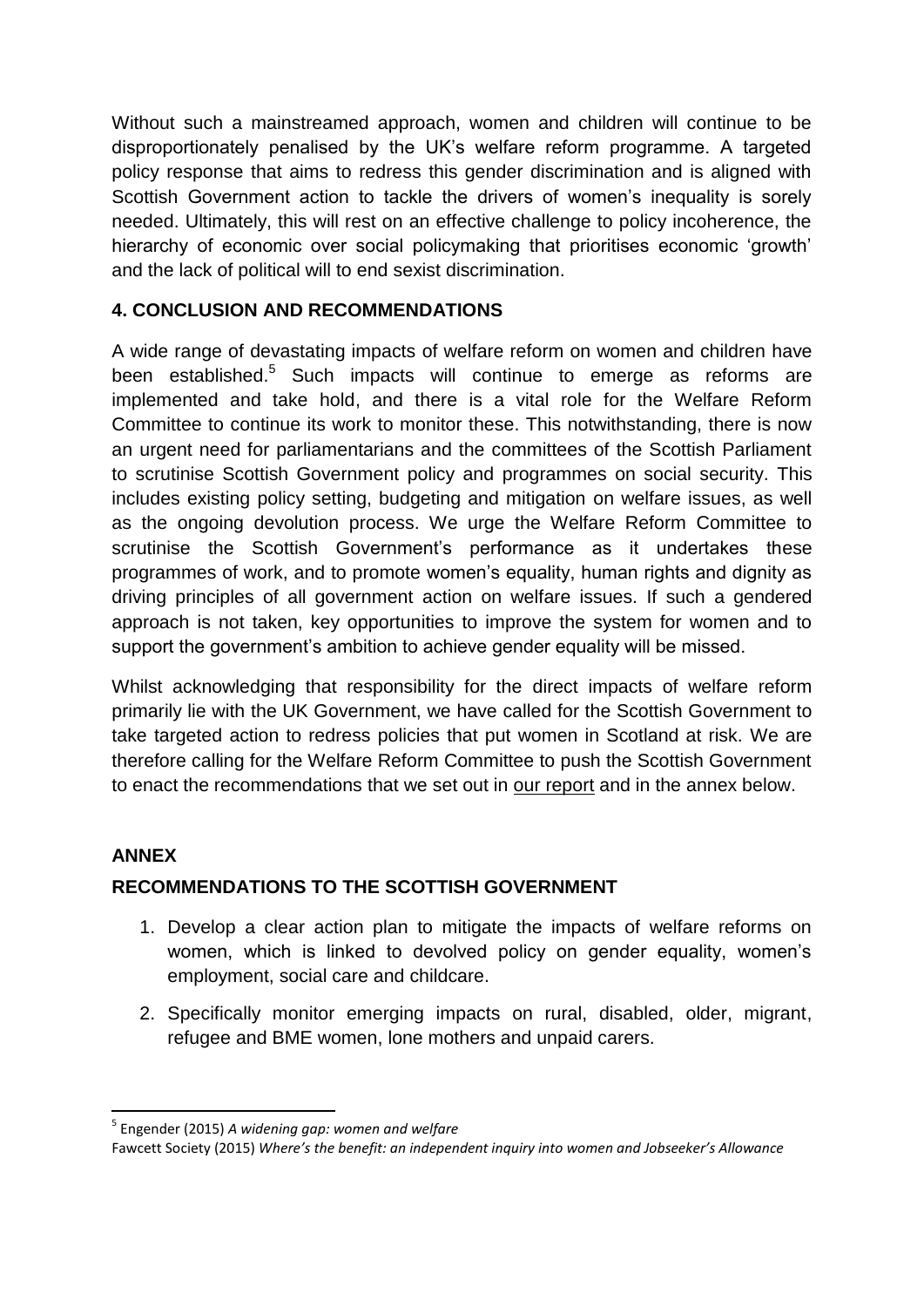- 3. Mainstream gender analysis and human rights in the Welfare Funds (Scotland) Act regulations and guidance and target uptake by women.
- 4. Ensure the Scottish Welfare Fund respects women's choices and dignity and hold local authorities accountable for delivery of such an approach.
- 5. Ring-fence funding for community-based women's organisations to provide gender sensitive services relating to welfare reform, as part of a broad shift to strategically link the Equality Budget Statement and the Draft Budget.
- 6. Invest in employability services for women forced into or out of the labour market as a result of welfare reform, including tailored services for groups such as refugee and disabled women, unpaid carers and former carers.
- 7. Hold local authorities accountable over the delivery of Discretionary Housing Payments to ensure consistent access to safe accommodation for women.
- 8. Extend the Domestic Violence Rule to all women subject to immigration controls to ensure EU migrants who have been subject to domestic abuse are able to apply for a Destitution Domestic Violence Concession (DDV).
- 9. Introduce measures to guarantee that women with insecure immigration status have access to safety and protection where a relationship in which their immigration status is dependent on their partner breaks down.
- 10.Provide funding to ensure women are able to access refuge accommodation regardless of their entitlement to housing benefit.

## **DEVOLUTION OF POWERS OVER WELFARE**

- 11.Embed gender and human rights analysis throughout the process of further devolution, including through the work of the Joint Ministerial Working Group on Welfare or successor body.
- 12.Improve the quality of equality impact assessments and ensure that they are not post hoc, but shape design of any new legislation and programmes.
- 13.Consult different groups of women who have been impacted by welfare reforms throughout the design of any new legislation and delivery systems.
- 14.Hold the UK Government accountable to the Smith Commission Agreement and deliver a Scotland Act that provides for maximum flexibility on employment support and the creation of new benefits.
- 15.Push for the rollout of Universal Credit and Personal Independence Payment to be halted in Scotland, until the current process of devolution is complete.
- 16.Push for devolution of administrative powers over Universal Credit to be taken out of primary legislation and expedited to the Scottish Parliament.
- 17.Use the power to create new benefits to reinstate lost entitlements for carers and parents.